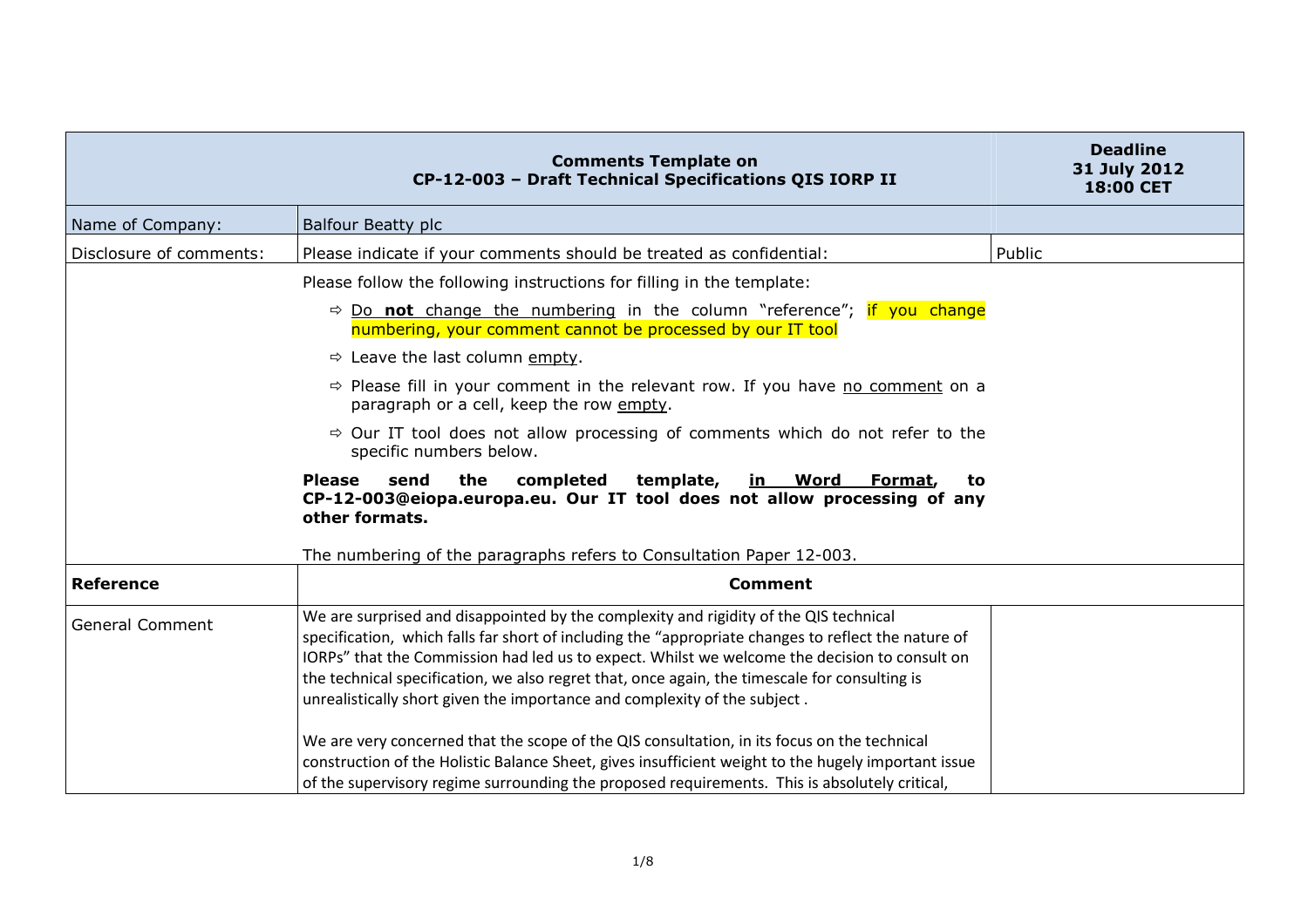| <b>Comments Template on</b><br>CP-12-003 - Draft Technical Specifications QIS IORP II                                                                                                                                                                                                                                                                                                                                                                                                                                                                                                                                                                                                                                                                                                                                                                                                                                                                                                                                                                                                                                                                                                           | <b>Deadline</b><br>31 July 2012<br>18:00 CET |
|-------------------------------------------------------------------------------------------------------------------------------------------------------------------------------------------------------------------------------------------------------------------------------------------------------------------------------------------------------------------------------------------------------------------------------------------------------------------------------------------------------------------------------------------------------------------------------------------------------------------------------------------------------------------------------------------------------------------------------------------------------------------------------------------------------------------------------------------------------------------------------------------------------------------------------------------------------------------------------------------------------------------------------------------------------------------------------------------------------------------------------------------------------------------------------------------------|----------------------------------------------|
| because it will determine the impact on IORPs and their sponsors, and hence also on jobs,<br>investment behaviours, systemic risk and the impact on future pension provision and national<br>budgets. No quantitative impact assessment can be complete without significant work in this<br>area, including a consultation. IORPs cannot be expected to articulate their own responses to the<br>new requirements until they know the regulatory regime that will surround it.                                                                                                                                                                                                                                                                                                                                                                                                                                                                                                                                                                                                                                                                                                                  |                                              |
| As a further general point, we feel very strongly that the approach reflected in the QIS<br>consultation is inconsistent with the situation that the UK occupational pension sector finds itself<br>in. Pension provision, and defined benefit occupation pension provision in particular, is in serious<br>decline and this issue is highly likely to have serious economic and social consequences in the<br>decades ahead. Most DB liabilities are 'legacy' in nature, in that they relate mainly to past periods<br>of employment and members who have no current relationship to the sponsor. We believe that a<br>sense of balance has been lost between protecting the accrued rights of past generations of<br>employees and providing the environment that encourages greater pension provision for the<br>current and future generations of employees. However well-intentioned, the imposition of a<br>much more onerous solvency regime for IORPs risks making this situation much worse. The result<br>will be to exacerbate the inter-generational inequalities that are already emerging in pension<br>provision, and to raise the risk of serious economic and social outcomes. |                                              |
| The QIS technical specification appears to us to involve calculations that are far too complex for<br>all but the largest IORPs.                                                                                                                                                                                                                                                                                                                                                                                                                                                                                                                                                                                                                                                                                                                                                                                                                                                                                                                                                                                                                                                                |                                              |
| We are concerned about the SCR as a particular example of an area of the proposals that does not<br>recognise the current situation of UK IORPs. The majority of UK IORPs are 'closed' to new<br>entrants and 'on a journey' to settlement - through the final discharge of their remaining<br>liabilities by buying out with one or more insurers. Unlike insurance companies, UK IORPs do not<br>exist to transact business for profit. As soon as they reach the level of funding at which they could<br>pass their liabilities to the insurance market, they will do so. Sponsors are, in general, funding the<br>shortfalls in their pension plans as quickly as they can reasonably afford. The SCR appears<br>therefore to be of only theoretical relevance to members and sponsors, as it would have no                                                                                                                                                                                                                                                                                                                                                                                 |                                              |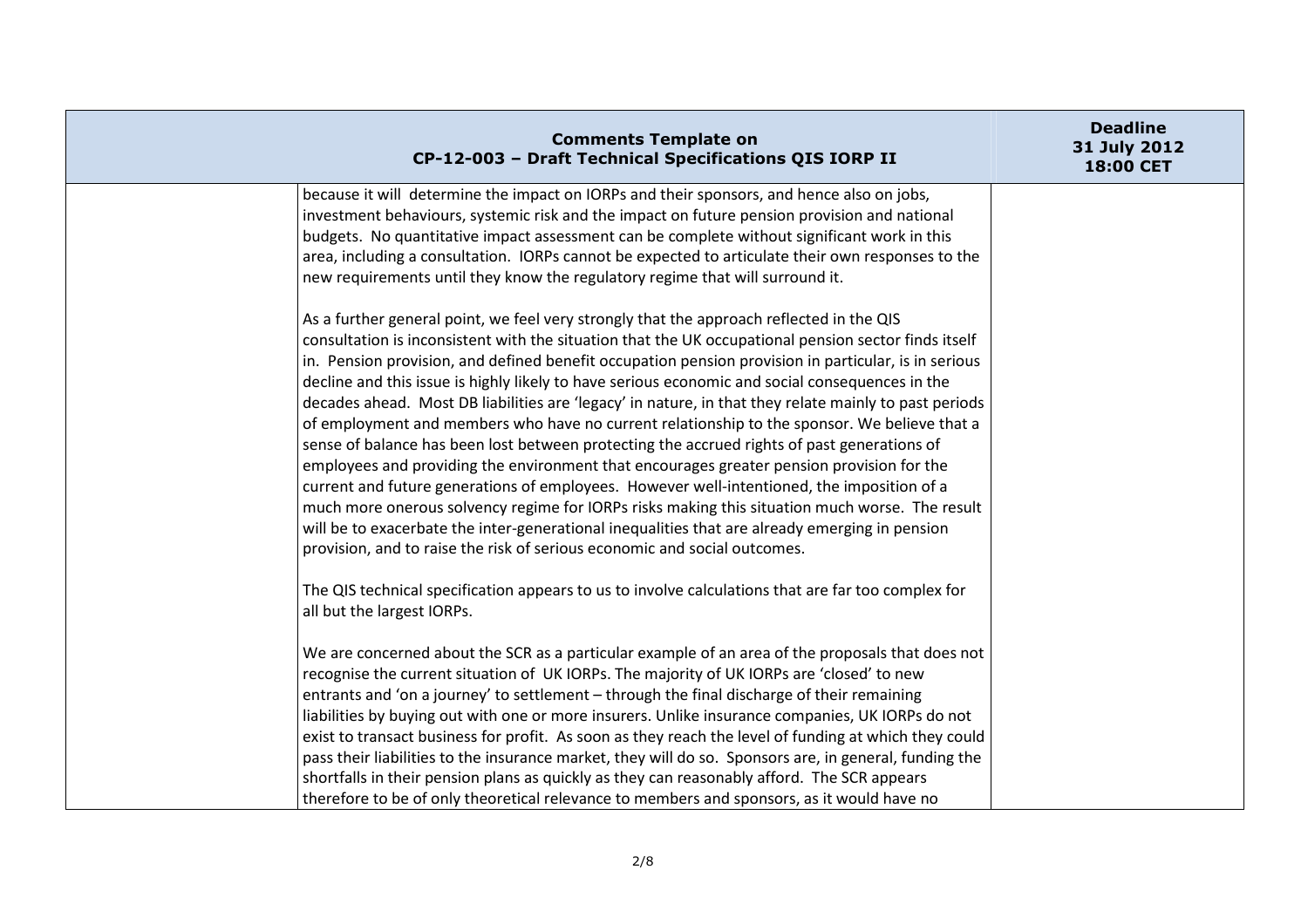|        | <b>Comments Template on</b><br>CP-12-003 - Draft Technical Specifications QIS IORP II                                                                                                                                                                                                                                                                                                                                                                                                                                                                                                                                                                                 | <b>Deadline</b><br>31 July 2012<br>18:00 CET |
|--------|-----------------------------------------------------------------------------------------------------------------------------------------------------------------------------------------------------------------------------------------------------------------------------------------------------------------------------------------------------------------------------------------------------------------------------------------------------------------------------------------------------------------------------------------------------------------------------------------------------------------------------------------------------------------------|----------------------------------------------|
|        | impact on the sponsor's actions or on the level of security for IORP members. A highly complex<br>calculation then for no practical purpose.                                                                                                                                                                                                                                                                                                                                                                                                                                                                                                                          |                                              |
| Q1.    | Do stakeholders agree with the general set-up of the QIS exercise as put forward in the<br>Introduction (Chapter 1)? What improvements do stakeholders suggest?<br>Our general comments above raise a number of concerns about the general scope and set-up of<br>the QIS. In particular, we cannot conclude that the QIS specification is 'fit for purpose' without<br>clarity about the regulatory actions that would accompany any change to the solvency regime for<br>IORPs.                                                                                                                                                                                     |                                              |
|        | What will the consequence be if the HBS does not balance (ie assets do not cover liabilities, taking<br>into account all security mechanisms)? UK IORPs cannot raise additional capital other than from<br>sponsor support, which would not improve the HBS. Unless there are positive actions that can<br>flow from consideration of the HBS, without adverse consequences for jobs, growth and<br>investment markets, then we do not see the merit in imposing a complex and costly regulatory<br>regime.                                                                                                                                                           |                                              |
|        | The proposed calculations are very complex, with multiple iterations such as calculating the SCR<br>three times: gross, net of the loss-absorbing capacity of security mechanisms, and net of the loss-<br>absorbing capacity of technical provisions. It is unlikely that many IORPs will have the ability or<br>resource to carry out the QIS process sufficiently accurately to adequately inform responses to<br>this consultation. We also doubt that many (if any) IORPs will currently have data to the required<br>level of detail to be able to carry out these calculations. It follows that supervisory authorities will<br>also lack these detailed data. |                                              |
| $Q2$ . | Do stakeholders believe that the adjustment (discretionary and conditional benefits, last resort<br>benefit reductions) and security mechanisms (sponsor support, pension protection schemes)<br>IORPs dispose of are taken into account adequately?                                                                                                                                                                                                                                                                                                                                                                                                                  |                                              |
|        | In our view, the issue of valuing 'sponsor support' needs more thought. In particular, it is by no<br>means uncommon for an IORP to have a 'single' sponsor, but that sponsor could be one of a                                                                                                                                                                                                                                                                                                                                                                                                                                                                       |                                              |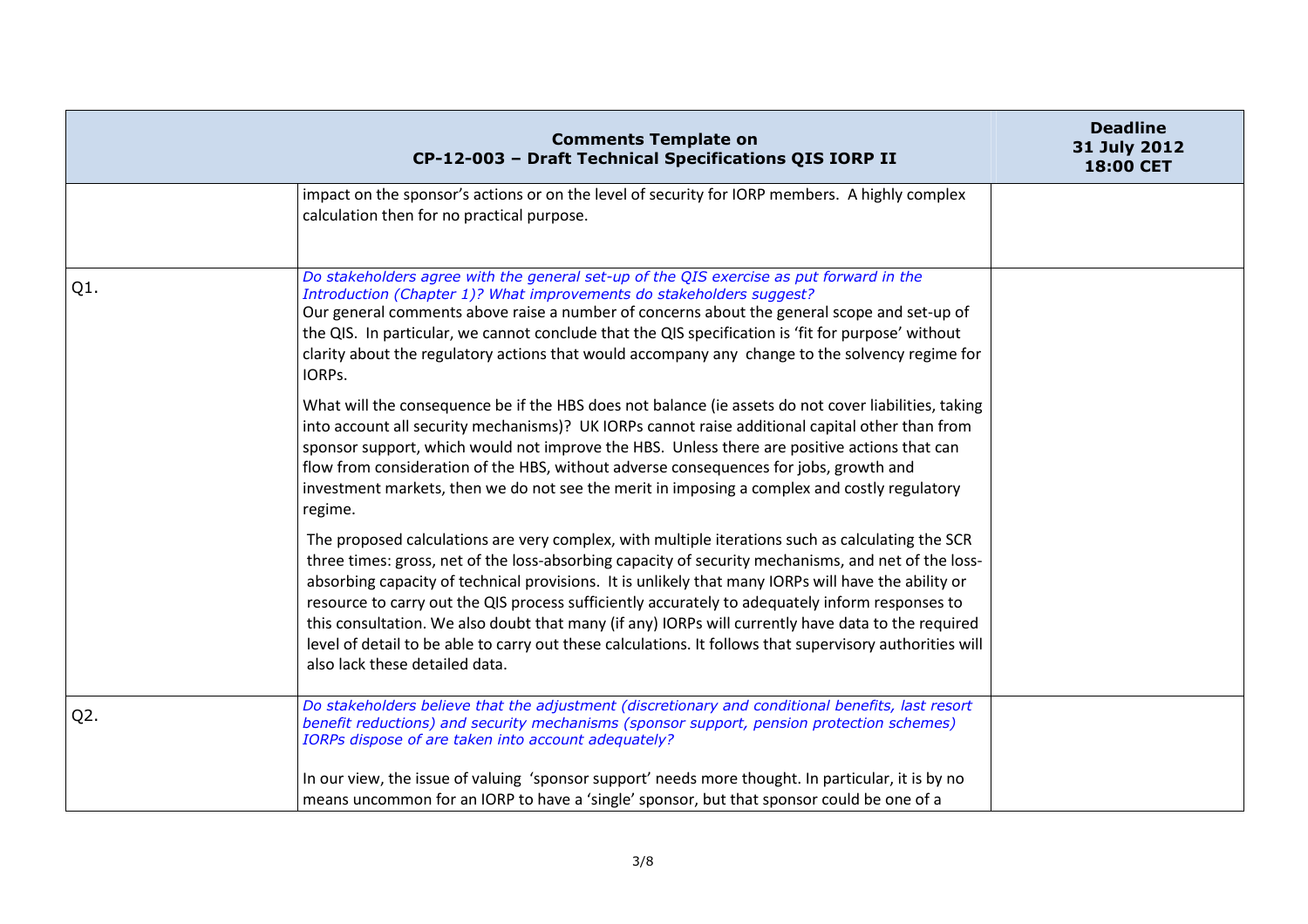|                  | <b>Comments Template on</b><br>CP-12-003 - Draft Technical Specifications QIS IORP II                                                                                                                                                                                                                                                                                                                                                                                                                                                                                                                                                                                                                                                                                                                                         | <b>Deadline</b><br>31 July 2012<br>18:00 CET |
|------------------|-------------------------------------------------------------------------------------------------------------------------------------------------------------------------------------------------------------------------------------------------------------------------------------------------------------------------------------------------------------------------------------------------------------------------------------------------------------------------------------------------------------------------------------------------------------------------------------------------------------------------------------------------------------------------------------------------------------------------------------------------------------------------------------------------------------------------------|----------------------------------------------|
|                  | group of associated undertakings. Moreover, within a group environment there may be several<br>IORPs sponsored by various entities within the group. It is also quite common for these group<br>entities to be dispersed across the EEA and beyond. Within groups there may be explicit or<br>implicit cross-entity guarantees. All these facets need to be assessed in placing a value on sponsor<br>support.                                                                                                                                                                                                                                                                                                                                                                                                                |                                              |
|                  | Furthermore, the proposed approach to valuing sponsor support seems technically complex and<br>precise, and we would argue that this is spurious accuracy given the subjective judgements that<br>are being made. For example, arbitrarily determined variables are applied in a number of critical<br>points, such as the 50% recovery rate (HBS 6.17); the assessment of future profits and sponsors'<br>earnings (HBS 6.36); the proportion of shareholder funds available for the IORP; the 50 bp<br>adjustment to allow for the illiquidity premium (HBS 8.12); the inflation and salary increase<br>assumptions (HBS 8.23 and 8.24, respectively); the mortality and longevity shocks of 15% and 20<br>% (SCR 7.17 and 7.29, respectively) and the figures in the counter-party default risk module<br>(amongst others) |                                              |
|                  | The timescale for the consultation exercise has not allowed adequate consideration of possible<br>alternatives.                                                                                                                                                                                                                                                                                                                                                                                                                                                                                                                                                                                                                                                                                                               |                                              |
| Q <sub>3</sub> . | Do stakeholders believe that the draft technical specifications provide enough information and<br>are sufficiently clear and understandable? Which parts could be improved upon?                                                                                                                                                                                                                                                                                                                                                                                                                                                                                                                                                                                                                                              |                                              |
|                  | We consider that the technical specification is far too complex to be widely understood.                                                                                                                                                                                                                                                                                                                                                                                                                                                                                                                                                                                                                                                                                                                                      |                                              |
| Q4.              | Do stakeholders believe that the calculations proposed in the technical specifications are feasible<br>at appropriate costs and with appropriate accuracy within the given timeframe of the QIS?                                                                                                                                                                                                                                                                                                                                                                                                                                                                                                                                                                                                                              |                                              |
|                  | No. not at all.                                                                                                                                                                                                                                                                                                                                                                                                                                                                                                                                                                                                                                                                                                                                                                                                               |                                              |
|                  | We are very concerned that the approximate methods that must inevitably be adopted for the<br>QIS risk materially understating both the results and the resources required to provide results                                                                                                                                                                                                                                                                                                                                                                                                                                                                                                                                                                                                                                 |                                              |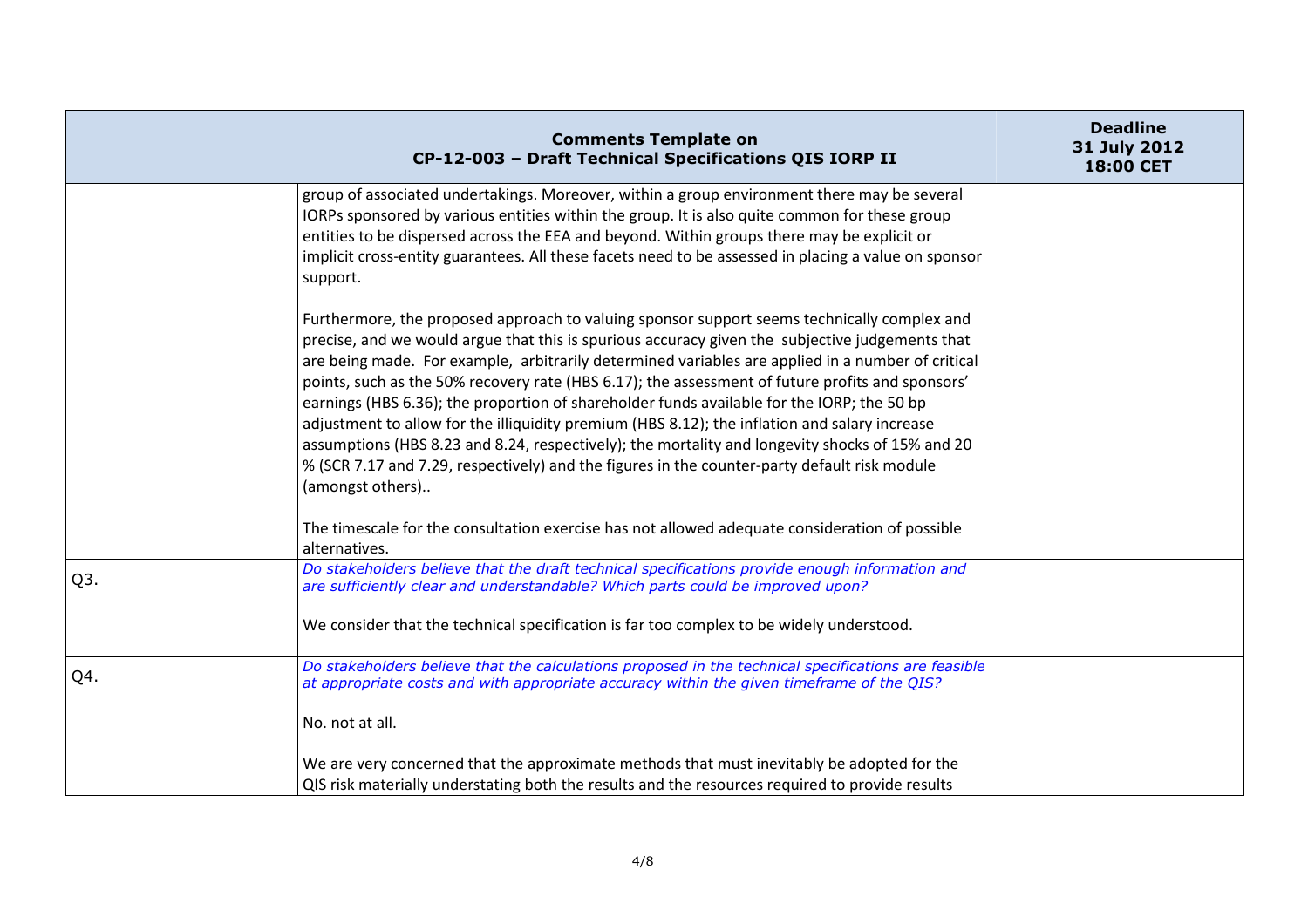|      | <b>Comments Template on</b><br>CP-12-003 - Draft Technical Specifications QIS IORP II                                                                                                                                                                                                                                                                                                                                                                                                                                                                                           | <b>Deadline</b><br>31 July 2012<br>18:00 CET |
|------|---------------------------------------------------------------------------------------------------------------------------------------------------------------------------------------------------------------------------------------------------------------------------------------------------------------------------------------------------------------------------------------------------------------------------------------------------------------------------------------------------------------------------------------------------------------------------------|----------------------------------------------|
|      | under the new regime as implied by the QIS specification. In relation to the SCR, significant<br>resource will be needed to assess this yet, in the UK environment, the presence of the SCR<br>appears to be of little practical benefit.                                                                                                                                                                                                                                                                                                                                       |                                              |
| Q5.  |                                                                                                                                                                                                                                                                                                                                                                                                                                                                                                                                                                                 |                                              |
| Q6.  |                                                                                                                                                                                                                                                                                                                                                                                                                                                                                                                                                                                 |                                              |
| Q7.  | The best estimate of technical provisions should be based on the most recent mortality tables<br>including the future trend in mortality rates (Section 2.4). Do stakeholders believe that IORPs<br>will be able to take into account this trend in mortality rates? Can you explain?                                                                                                                                                                                                                                                                                           |                                              |
|      | We consider the reference to the most recent tables to be ambiguous. If it is intended that<br>"recent tables" refers to the most recent calibration of the IORP to standard tables, we are happy<br>to support this principle. If, by contrast, it is intended to require IORPs to calibrate their mortality<br>only by reference to the most recently published standard tables, we would consider this a<br>retrograde step. IORPs should be permitted to use the standard tables that best fit their<br>demographic profile even if that means calibrating to older tables. |                                              |
|      | We consider "future trend" to be an unsatisfactory term, and in the context of HBS 4.2 note that<br>no recently published mortality tables in the UK include a future trend. However we would<br>support the principle of using mortality tables that included a "best estimate" projection of future<br>mortality improvements.                                                                                                                                                                                                                                                |                                              |
| Q8.  |                                                                                                                                                                                                                                                                                                                                                                                                                                                                                                                                                                                 |                                              |
| Q9.  |                                                                                                                                                                                                                                                                                                                                                                                                                                                                                                                                                                                 |                                              |
| Q10. | The technical specifications propose that security mechanisms should be valued on a market<br>consistent basis, i.e. by calculating the probability-weighted average of (discounted) expected<br>payments from the sponsor and the pension protection scheme (Section 2.6). Do stakeholders<br>agree with the principles for the valuation of sponsor support and pension protection schemes?<br>If not, what alternatives would you propose?                                                                                                                                   |                                              |
|      | Our concerns are that a number of the central parameters provided seem arbitrary and that this is<br>likely to compromise the objective of market consistency. In addition, there is room for very                                                                                                                                                                                                                                                                                                                                                                              |                                              |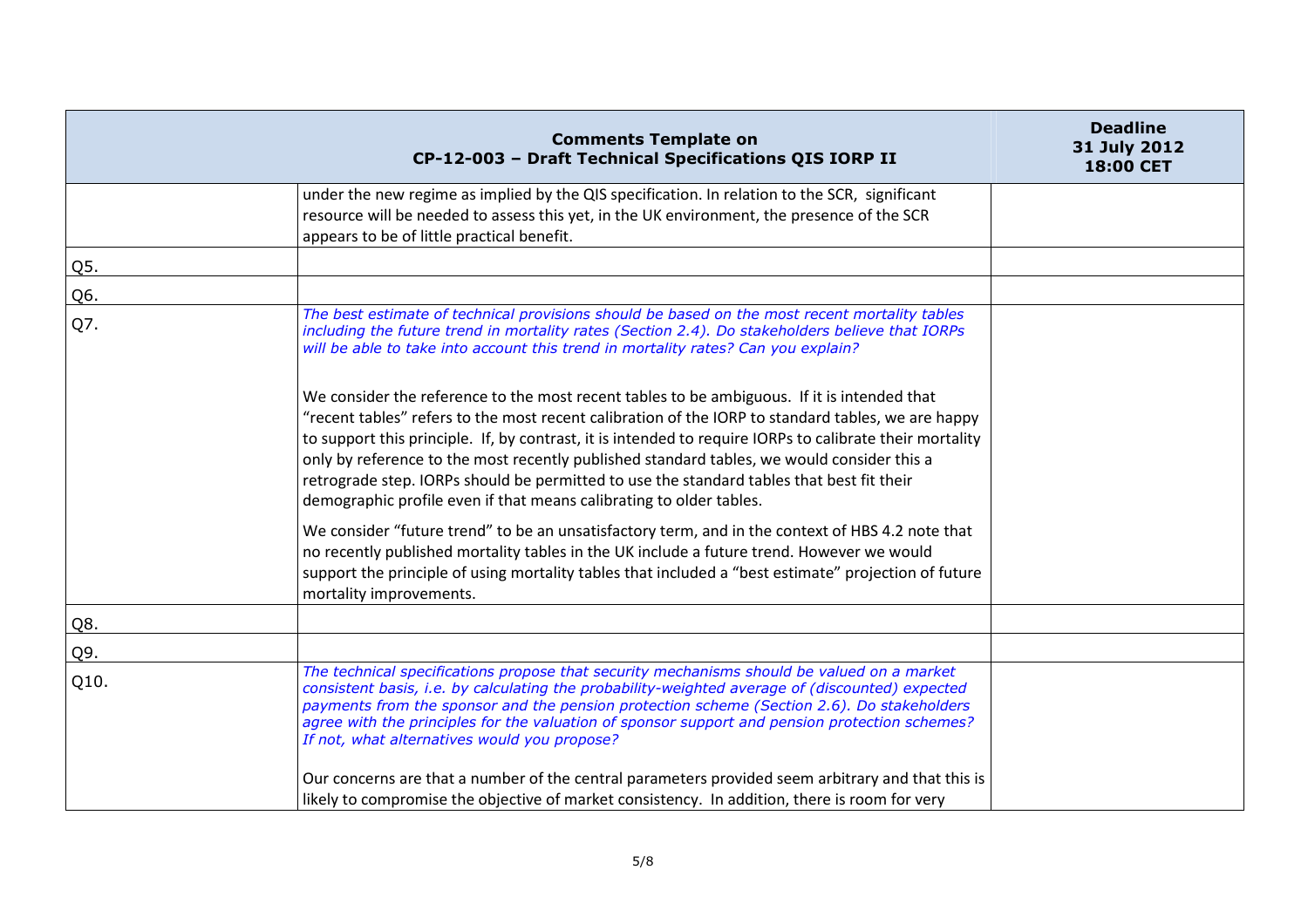|      | <b>Comments Template on</b><br>CP-12-003 - Draft Technical Specifications QIS IORP II                                                                                                                                                                                                                                                                                                                                                                                                                                                                                                                                                                                                                                                                                                                                                                                                                                                                        | <b>Deadline</b><br>31 July 2012<br>18:00 CET |
|------|--------------------------------------------------------------------------------------------------------------------------------------------------------------------------------------------------------------------------------------------------------------------------------------------------------------------------------------------------------------------------------------------------------------------------------------------------------------------------------------------------------------------------------------------------------------------------------------------------------------------------------------------------------------------------------------------------------------------------------------------------------------------------------------------------------------------------------------------------------------------------------------------------------------------------------------------------------------|----------------------------------------------|
|      | different interpretations of the parameters, such as the expected future profits, which again<br>seems to militate against the aim of market consistency We also reiterate the point that the<br>complexity of the arrangements and corporate inter-relationships through which sponsor support<br>is provided to IORPs militate against a formulaic approach to the assessment of sponsor support.                                                                                                                                                                                                                                                                                                                                                                                                                                                                                                                                                          |                                              |
| Q11. | Do stakeholders have suggestions for the parameters-_ such as the probability of default and<br>the recovery rate in the event of default - used in the valuation of sponsor support and pension<br>protection schemes (Section 2.6)?                                                                                                                                                                                                                                                                                                                                                                                                                                                                                                                                                                                                                                                                                                                        |                                              |
|      | We understand that the ECON has recently advised in its statement of 19 June 2012 that "no EU<br>law would be permitted to refer to credit rating for regulatory purposes, and regulated financial<br>institutions would not be permitted to sell assets automatically in the event of a downgrade" - so it<br>is evident that EIOPA will have to amend this proposal.                                                                                                                                                                                                                                                                                                                                                                                                                                                                                                                                                                                       |                                              |
|      | From a purely technical view, there may be different ratings given to a sponsor by different rating<br>agencies. In particular, there may be some rating agencies whose ratings of the sponsor are out-<br>dated or non-existent. Furthermore, credit ratings are not necessarily a reliable guide to the<br>probability of default on a sponsor's pension obligations.                                                                                                                                                                                                                                                                                                                                                                                                                                                                                                                                                                                      |                                              |
|      | The issue discussed in response to question 2 above, regarding treatment of sponsors within a<br>group of associated undertakings and with links to cross-border and non-EEA entities, also applies<br>here. It seems reasonable when assessing the strength of sponsor support to consider the position<br>in the event that that sponsor becomes insolvent. However, it is evident that a lot more thought is<br>needed as to how to go about this - on the basis that use of credit ratings is inappropriate. Looking<br>at the issue of groups of undertakings and cross-jurisdictional issues, it is evident that to take this<br>into account in a formulaic but fair way will be complex and hence both time-consuming and<br>expensive. For example, past experience suggests that the value of sponsor support can alter<br>significantly over relatively short timescales and due to factors that may not be quantifiable until<br>after the event |                                              |
| Q12. | Do stakeholders agree with the methodology set out to value the maximum value of sponsor<br>support (Section 2.6)? Do stakeholders have suggestions for the parameters used in valuing the                                                                                                                                                                                                                                                                                                                                                                                                                                                                                                                                                                                                                                                                                                                                                                   |                                              |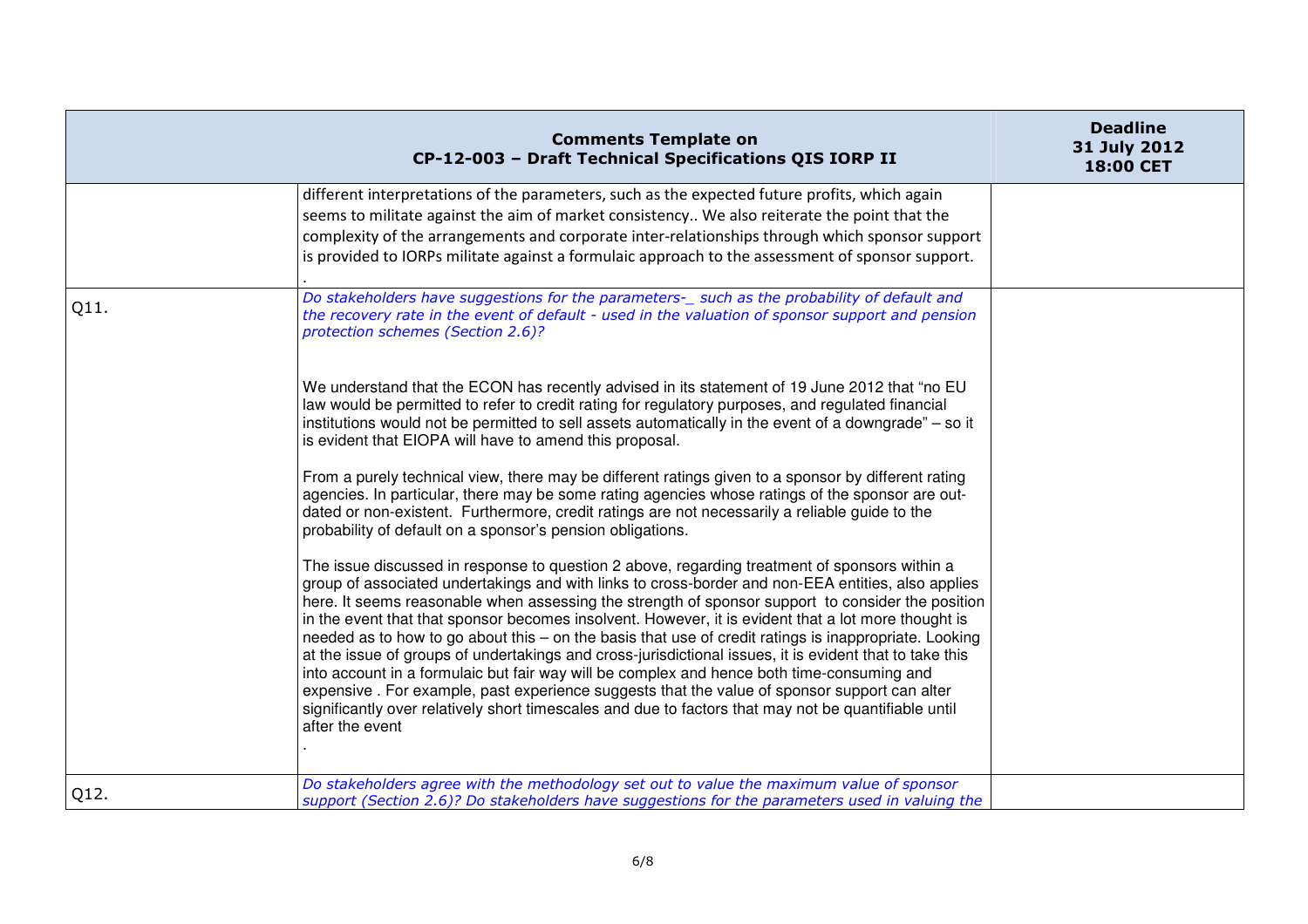|      | <b>Comments Template on</b><br>CP-12-003 - Draft Technical Specifications QIS IORP II                                                                                                                                                                                                                                                                                                                                                                                                                                                                                                                                      | <b>Deadline</b><br>31 July 2012<br>18:00 CET |
|------|----------------------------------------------------------------------------------------------------------------------------------------------------------------------------------------------------------------------------------------------------------------------------------------------------------------------------------------------------------------------------------------------------------------------------------------------------------------------------------------------------------------------------------------------------------------------------------------------------------------------------|----------------------------------------------|
|      | maximum amount of sponsor support? In particular, with regard to the proportions of future<br>profits / EBTDA and the time period of the calculations.                                                                                                                                                                                                                                                                                                                                                                                                                                                                     |                                              |
|      | On a specific aspect, we do not understand why the parameter for the proportion of shareholder<br>funds available for the IORP should be limited to 50% in determining the maximum value of<br>sponsor support.                                                                                                                                                                                                                                                                                                                                                                                                            |                                              |
| Q13. | The draft technical specifications propose performing an upward shift in the basic risk-free<br>interest rate curve to approximate the so-called counter cyclical premium or to allow IORPs -<br>under conditions - to apply the so- called matching premium (Section 2.8). Do stakeholders<br>agree with this approach to take into account the long_term nature of pension liabilities?                                                                                                                                                                                                                                  |                                              |
|      | We consider that EIOPA should consider all the options for taking into account the long-term<br>nature of pension liabilities.                                                                                                                                                                                                                                                                                                                                                                                                                                                                                             |                                              |
| Q14. | Do stakeholders agree that the proposed way to derive the level B discount rate adequately<br>reflect the expected return on assets of IORPs (Section 2.8)? If not, what alternative would you<br>propose?                                                                                                                                                                                                                                                                                                                                                                                                                 |                                              |
|      | We commend the principle of including this approach for determining the discount rate. Indeed<br>, we would very much like to see this approach developed so that it can become the primary<br>method for determining the technical provisions. By doing so, IORPs will be encouraged to<br>continue to develop a more diversified investment strategy, thereby reducing systemic risk in<br>investment markets. We consider that IORPs are well placed to be able to invest in assets that<br>support economic growth, business investment and jobs (including infra-structure projects and<br>European 'project bonds'). |                                              |
|      | We would suggest that the proposed approach to derive the level B discount rates should be<br>refined to take account of the range of investment strategies available to IORPs. .                                                                                                                                                                                                                                                                                                                                                                                                                                          |                                              |
| Q15. | Do stakeholders agree that the draft technical specifications specify a fixed yearly percentage<br>of respectively 2% and 3% for the expected inflation rate and salary growth? Or should IORPs<br>also be allowed to expected inflation implied by financial markets? Could you explain?                                                                                                                                                                                                                                                                                                                                  |                                              |